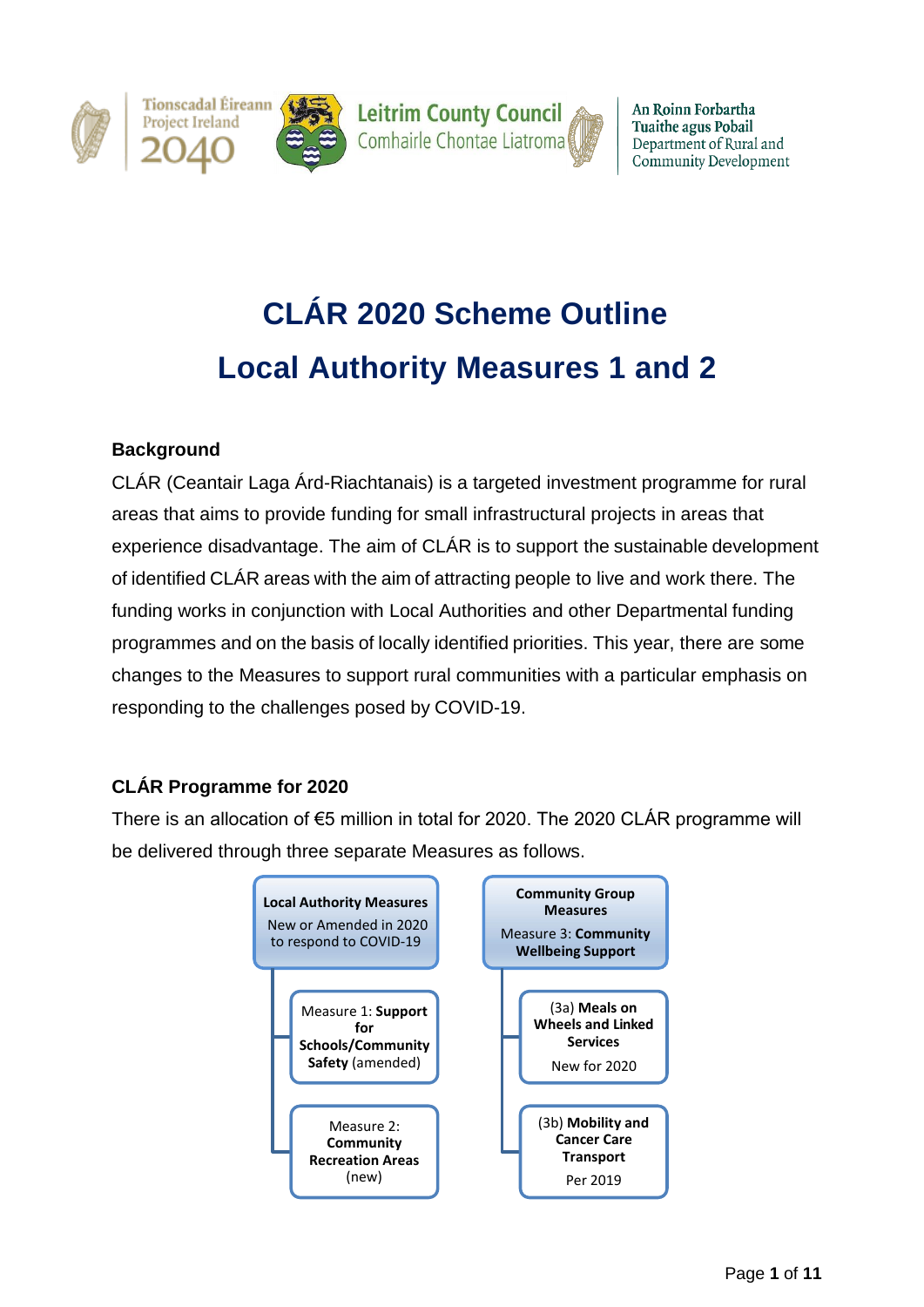This Scheme outline refers to Measures 1 & 2 which are delivered through the Leitrim County Council.

## **Timelines**

| <b>Scheme launch</b>                   | $5th$ June 2020                         |
|----------------------------------------|-----------------------------------------|
| Applications to be received by the     | $\overline{15}$ <sup>th</sup> July 2020 |
| <b>Local Authority by</b>              |                                         |
| <b>Indicative</b><br>assessment<br>and | End October / early November 2020       |
| decisions, contracts by                |                                         |
| Indicative projects and drawdown       | <b>July 2021</b>                        |
| completed by                           |                                         |

## **Applications**

The 2020 programme will again allow for applications to be submitted to Leitrim County Council from Schools, Community Groups and also from Local Development Companies.

The proposed projects should be of sufficient quality, in line with the scheme outline, and consistent with developmental planning at a local level, including LECP's and town plans. Up to **10 project** applications in total, between Measures 1 and 2, will be selected by Leitrim County Council for onward submission to the Department for its consideration.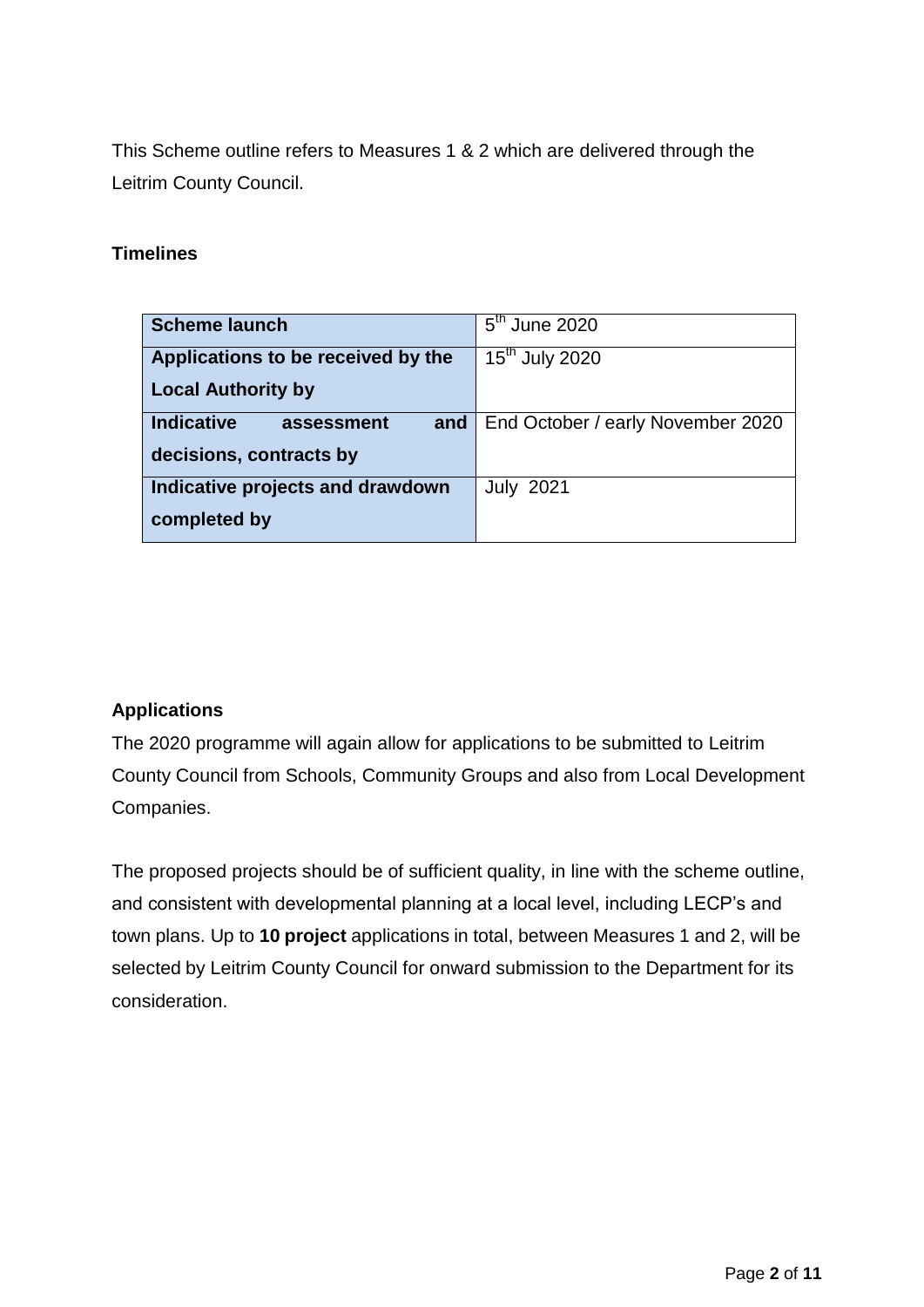Applications under Measure 1 may include a number of different elements (see Detailed Measure Outline below) in respect of a single facility (school or community) up to the maximum funding limit outlined in the Measure. The Department is willingto be more flexible with the types of interventions under the 2020 scheme in light of the alternative responses required as a result of COVID-19.

## **Application Process for 2020**

The application process for CLÁR 2020 remains the same as it was for CLÁR 2019. Application Forms are to be completed and forwarded to Leitrim County Council by the  $15<sup>th</sup>$  July 2020.

Leitrim County Council may not be in a position to followup regarding missing documentation or incomplete application forms. Incomplete application forms may not be considered.

Applications should be submitted directly to the Council at [raymond.flynn@leitrimcoco.ie](mailto:raymond.flynn@leitrimcoco.ie) by the 15th July.

## **Assessment Criteria**

In assessing applications for recommendation, a number of factors will be considered including the indicated order of priority; the range, mix, quality and impact of proposed projects; previous funding provided, how the project addresses the challenges posed by COVID-19 and other relevant considerations.

The quality and clarity of the completed application form, and the information provided in respect of the need and rationale for the project, are particularly important in selecting the successful projects.

### **Eligible Costs**

Applications should detail all of the costs associated with the proposed project and only items of a **capital** nature that are integral to the project should be included.

All administration costs/professional fees associated with the proposed project should be kept to a minimum and be clearly detailed on the Application Overview. Such costs will be eligible up to a maximum of **10%** of the overall project costs.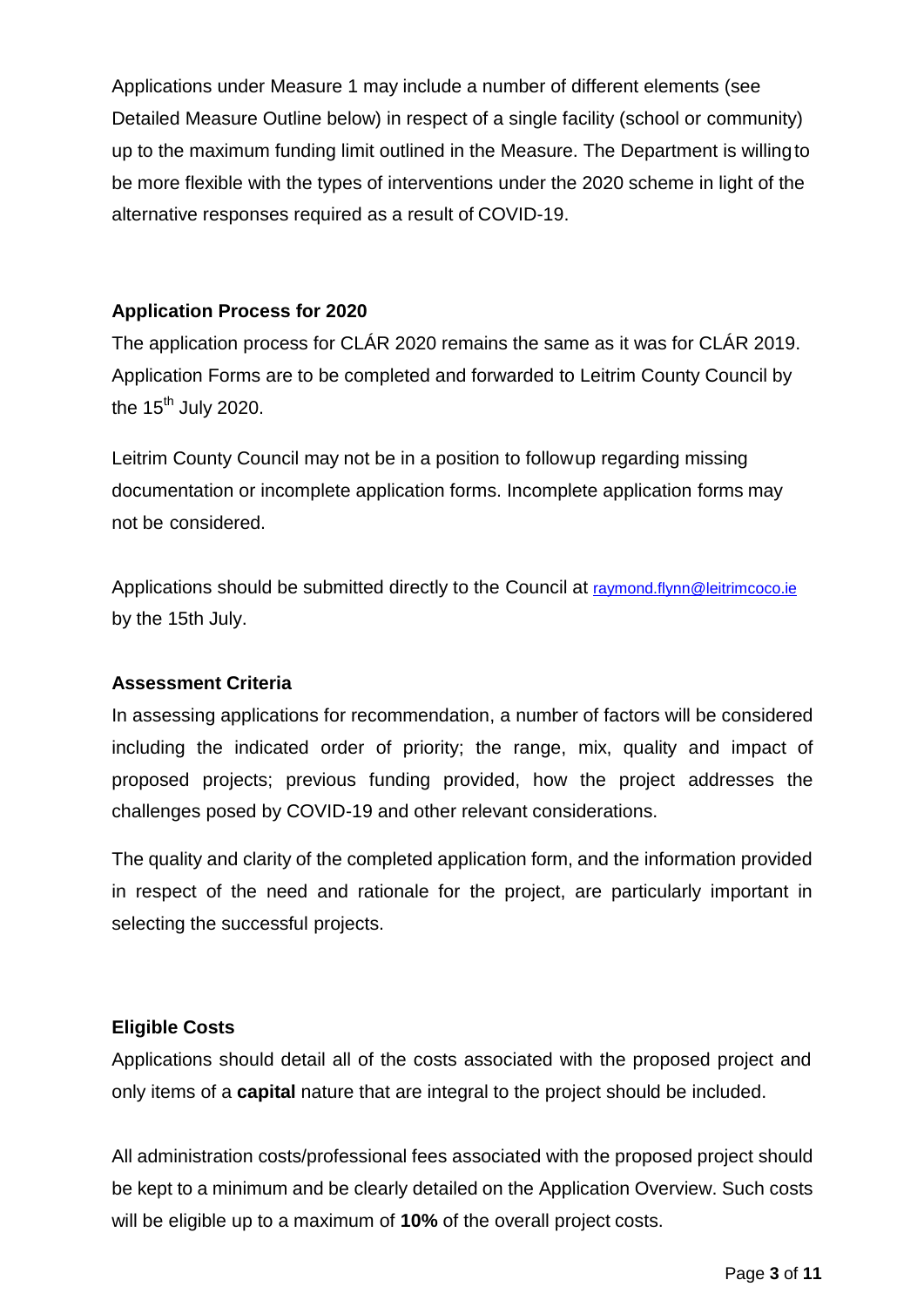## **Grant Payment Arrangement**

Drawdown requests for payment should only be submitted by the Applicant when the group has itself incurred the expense. It is not acceptable that a drawdown request be submitted to the Council if invoices etc. submitted to the Council by community groups/contractors remain unpaid.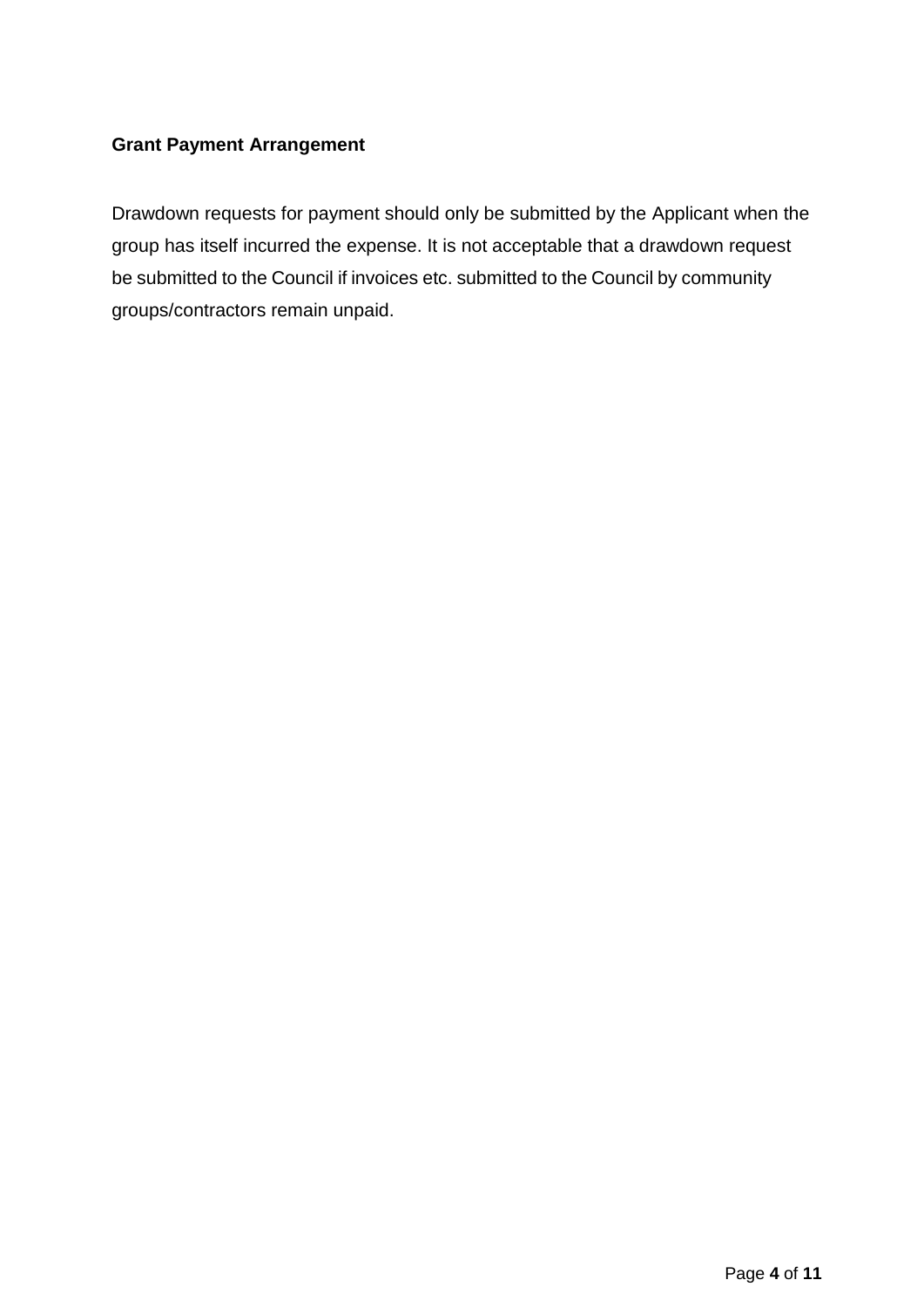# Detailed Measure Outlines

# Measure 1: Support for Schools/Community Safety Measures

CLÁR 2020 will consider support for interventions that make the school/community facility environs healthier and safer for the children attending the schools, and for children and adults using the community facilities. This measure has been broadened to allow additional investments to adapt areas around schools and community facilities to help meet new public health requirements arising from COVID-19.

In this context the table below outlines some of the supports eligible for funding in CLÁR areas under this measure. Under the 2020 scheme, the list below **is not definitive** as the Department will allow other types of interventions that reflect local public health and safety needs in light of the impact of COVID-19 on communities.

| <b>Type of Intervention</b>               | <b>Possible Funding</b><br>to be Allocated |
|-------------------------------------------|--------------------------------------------|
| Purchase and replacement of Flashing      | Max $\epsilon$ 7,000 per set               |
| Amber Safety Lights.                      |                                            |
| Purchase of Child safety signs            | Max $\epsilon$ 1,000 per sign              |
| Purchase of digital speed safety signs,   | Max $€14,000$ per set                      |
| indicating that cars are entering<br>a    |                                            |
| particular zone.                          |                                            |
| Upgrade Road markings on approach         | Max €1,000                                 |
| roads to Schools/community facilities.    |                                            |
| Erect pedestrian crossings in small towns | Max €22,000                                |
| villages at schools/community<br>and      |                                            |
| facilities.                               |                                            |
| Construction and upgrading of access      | Max €30,000                                |
| footpaths next to schools or community    |                                            |
| facilities.                               |                                            |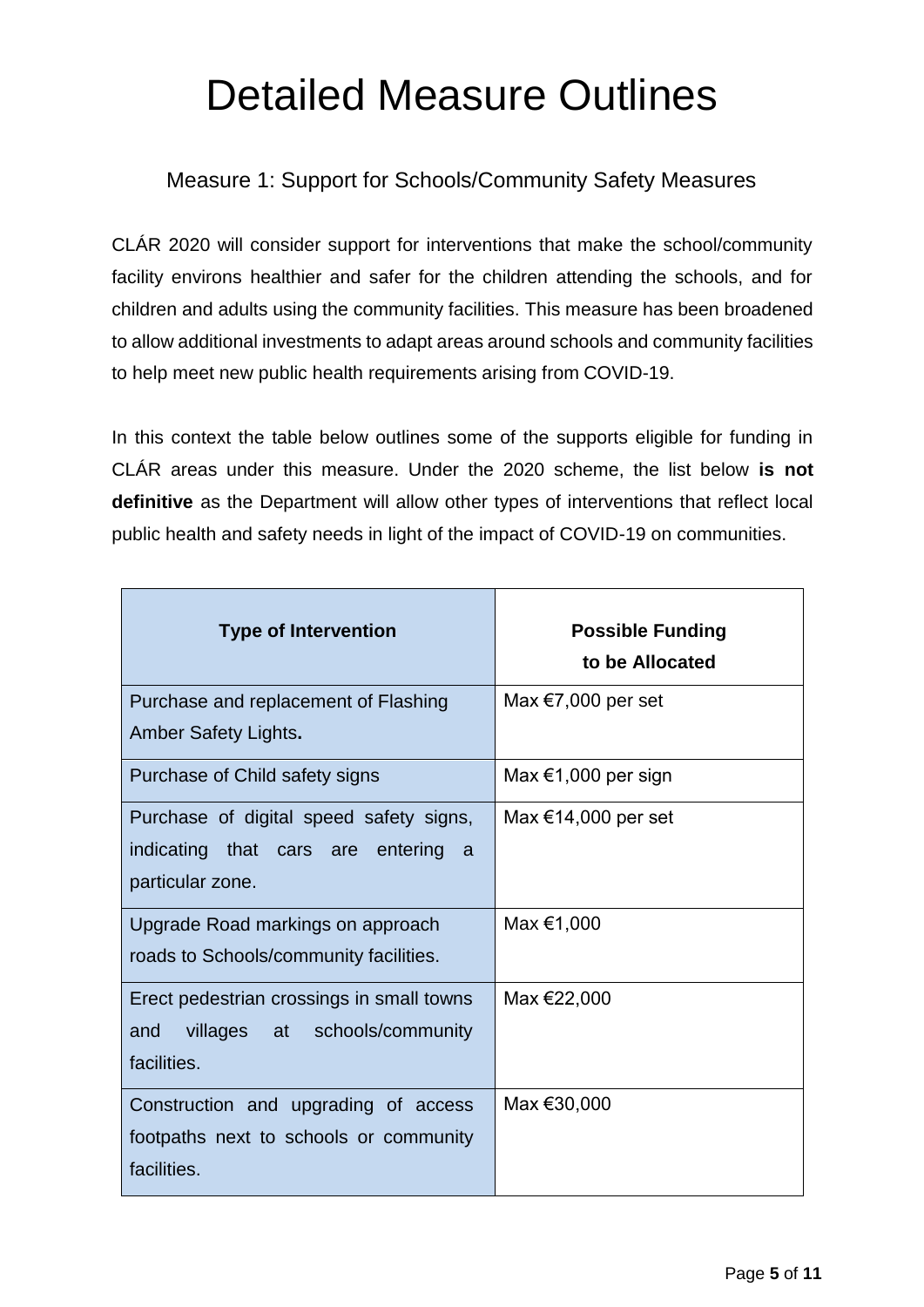| Car Parking facilities to access schools or<br>community facilities.                                                                                            | Max €30,000 |
|-----------------------------------------------------------------------------------------------------------------------------------------------------------------|-------------|
| <b>Provision of Bus Shelters</b>                                                                                                                                | Max €25,000 |
| Provision of Public Lighting                                                                                                                                    | Max €30,000 |
| COVID-19 safety related intervention<br>rationale<br>and<br>be<br>(need<br>must<br>demonstrated in the Project Information<br>section of the application form). | Max €50,000 |
| Overall max per project if there are a<br>number of elements above included in<br>applications for a single location                                            | Max €50,000 |

**Eligible Applicants:** Schools, Community Groups, Local Development Companies,

Local Authorities.

## **Selection of Projects:**

Projects proposed to the Council must have:

- an application by a School/Community/LDC to the LA
- evidence that all necessary permissions are in place
- evidence where applicable that ownership/lease is in place
- full estimated costs including administration/professional fees (procurement not required at this point)
- $\bullet$  evidence that match funding is in place, where relevant
- clear evidence of need, and
- relevance to the LECP/other plan.

## **Rate of Aid**

A minimum grant of €5,000 and maximum grants as listed in the table above will apply to this measure. The scheme will provide up to 90% of the cost or the maximum amount outlined in the table above, whichever is the lesser. The remaining 10% or balance of the cost should be provided through Local Authority/community/other resources with a minimum of 5% cash contribution from the School/Community. Philanthropic contributions may be accepted as full or part of match funding costs.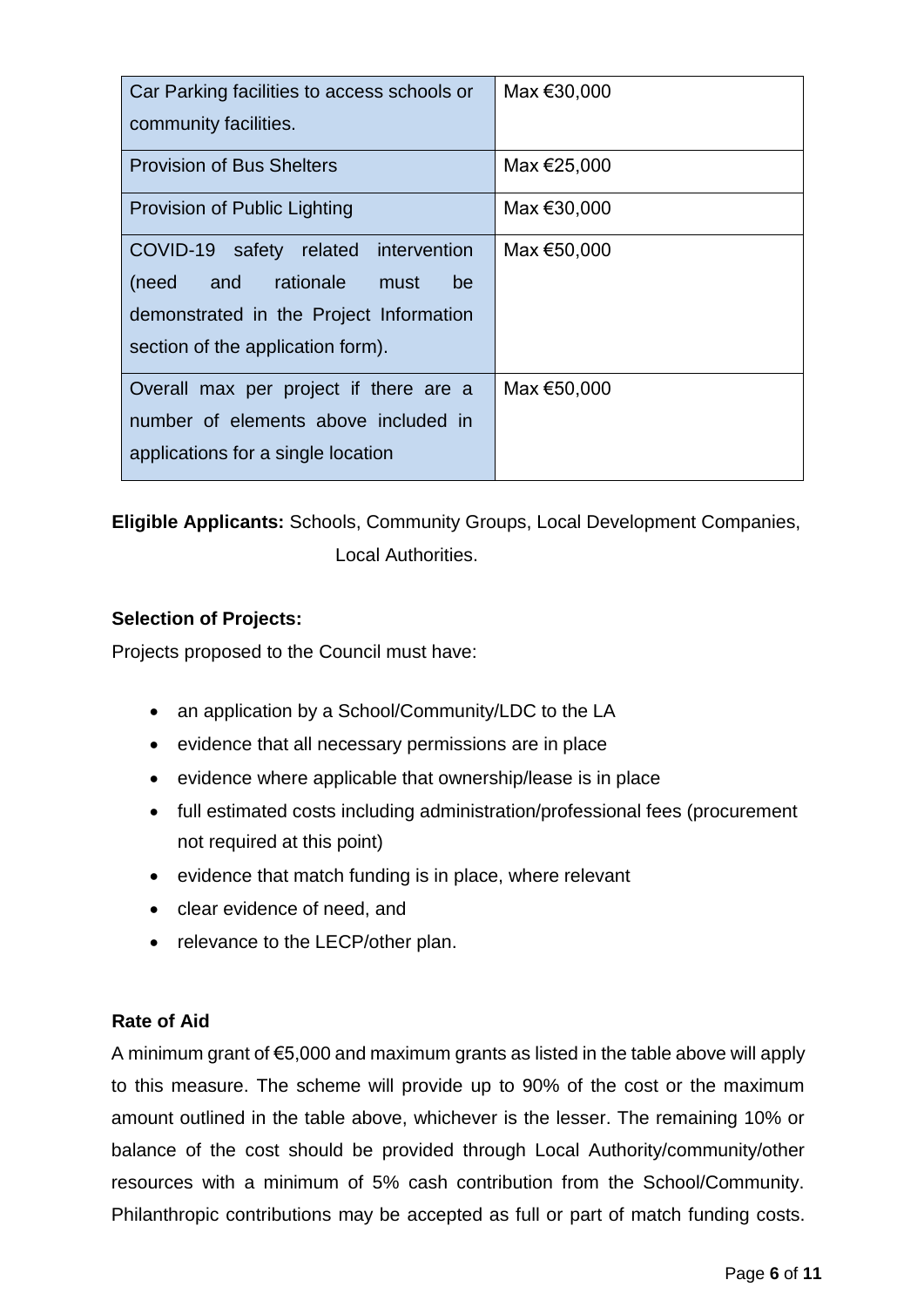# **Measure 2: Community Recreation Areas**

In the context of the impact of COVID-19 on communities, CLÁR 2020 will consider support for the enhancement of existing and/or the development of new accessible Community Recreation Areas where people can socialise outdoors in safe community spaces.

**Eligible Applicants:** Community Groups, Local Development Companies, Local Authorities.

## **Selection of Projects:**

Projects proposed to the Council must have:

- an application by a Community/LDC to the LA
- evidence that all necessary permissions are in place
- projects that allow the lighting of fires have the express permission of the landowner on file
- evidence, where applicable, that ownership/lease is in place
- full estimated costs including administration/professional fees (procurement not required at this point)
- evidence that match funding is in place where relevant
- being open to the public without appointment
- clear evidence of need, and
- relevance to the LECP/other plans.

## **Types of Intervention**

The Measure will support a variety of capital interventions provided that they contribute to the enhancement of existing, and/or the development of new, accessible Community Recreation areas where people can socialise outdoors in safe community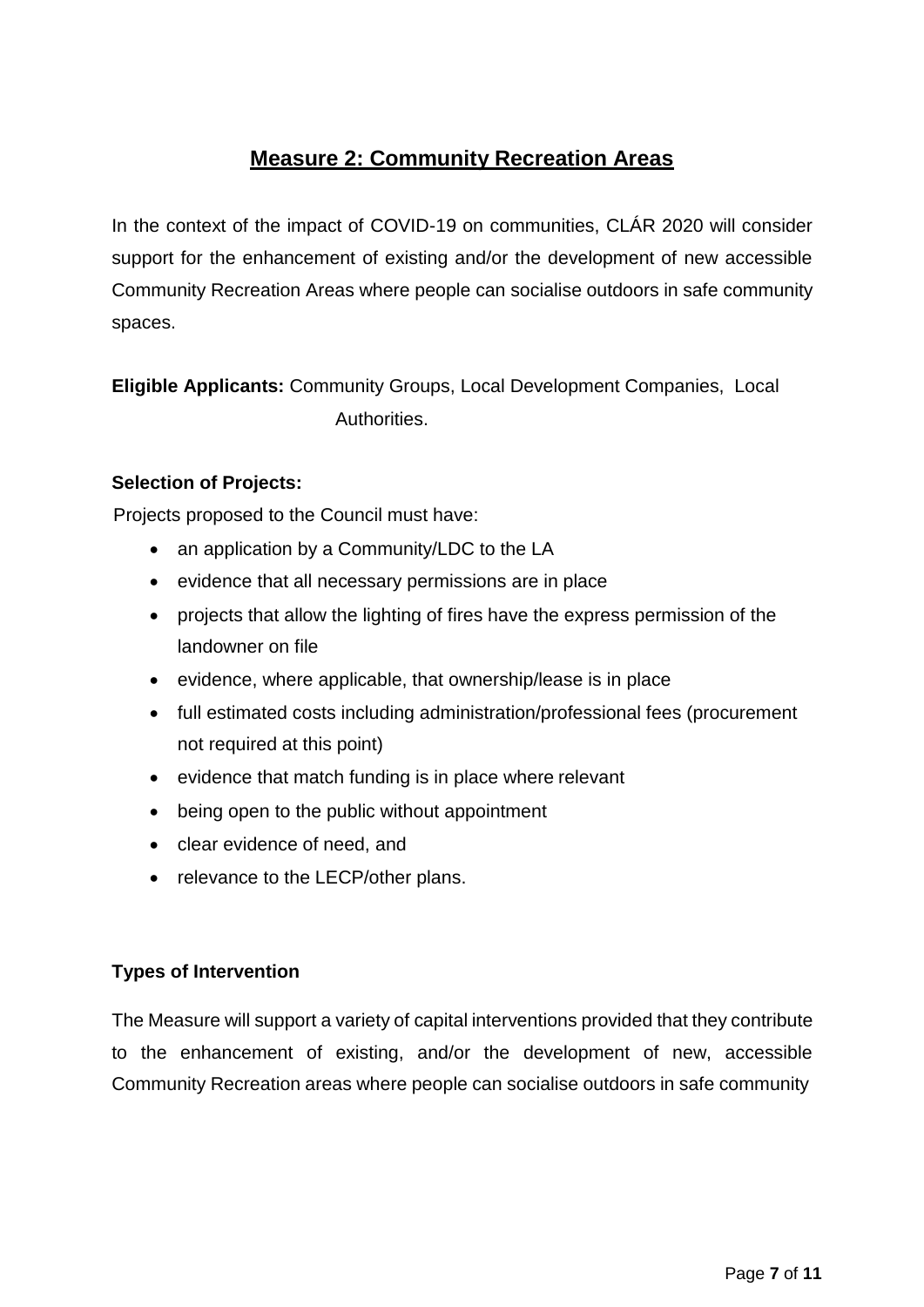spaces. The graphic below provides an indication of the types of interventions that may be supported, but is not exhaustive:



The application form must clearly outline the need and rationale for the interventions put forward.

All projects must display and encourage abidance by Leave No Trace principals. The cost of appropriate signage may be included in the overall project costings.

## **Rate of Aid**

A minimum grant of €5,000 and a maximum grant of €50,000 for projects will be available. The maximum grant payable will be 90% of the project cost or a maximum of €50,000, whichever is the lesser. The remaining 10% or balance of the cost should be provided through local authority/community/other resources with a minimum of 5% cash contribution from the Community. Philanthropic contributions may be accepted as full or part of match funding costs.

#### **Queries**

**Any queries should be submitted to [raymond.flynn@leitrimcoco.ie.](mailto:raymond.flynn@leitrimcoco.ie.) Funding Conditions for Rural Schemes funded under the Department of**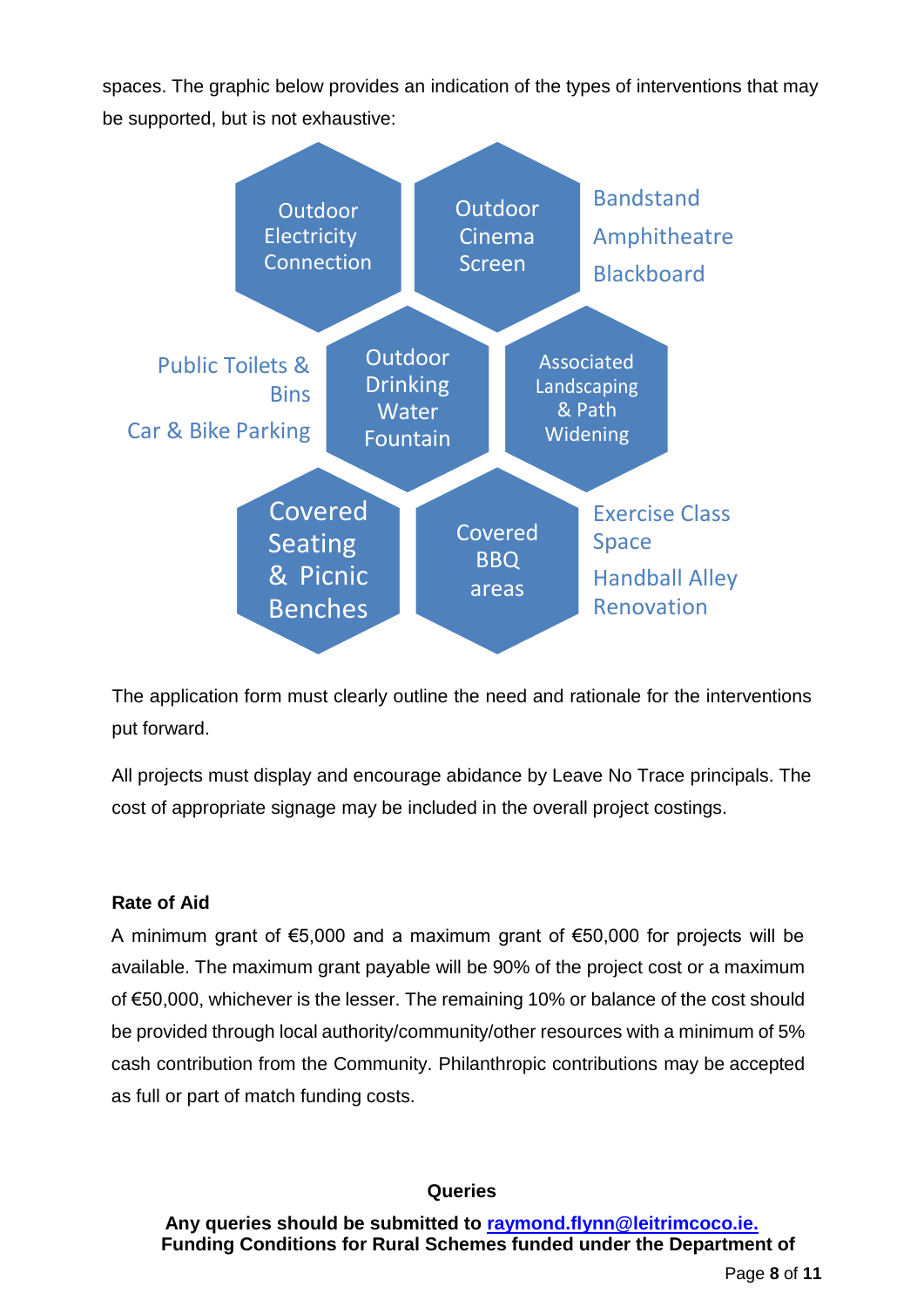## **Rural and Community Development.**

All expenditure registered through the Department's Rural Schemes i.e. Town and Village Renewal Scheme, CLÁR, Outdoor Recreation and Infrastructure Scheme (ORIS) will be subject to the terms of the Public Spending Code which can be found at [http://publicspendingcode.per.gov.ie/.](http://publicspendingcode.per.gov.ie/)

In addition to this, the requirements outlined below will apply to all funding approved through those schemes. The need for adherence to all of the requirements will be reflected in the contractual agreement between the Department of Rural and Community Development and the grantee approved for funding under the scheme.

- 1. Projects will be expected to commence and be completed in line with the timelines set out in the relevant Scheme Outline.
- 2. The Department may de-commit funding allocated to projects under the Scheme where the project is not completed within the time specified, and where the express agreement of the Department to extend the funding arrangement has not been agreed in advance.
- 3. The grant funding for the approved project will be provided from the Department of Rural and Community Development's capital budget. Administration and/or professional costs associated with the proposed project, where allowed for in the Scheme Outline, should be kept to a minimum. These costs must be clearly documented in the application and are only permitted up to a maximum of 10% of the overall project costs.
- 4. Where allowed in the relevant Scheme Outline, in-kind contributions, up to the maximum set out in relevant Scheme Outline, can be provided in the form of voluntary labour (i.e. unpaid work) which must be based on the verified time spent on the project.
	- The rate applied should be for remuneration of equivalent work, up to a maximum rate of €14 per hour. The grantee must ensure that the rate per hour applied is properly justified according to the work undertaken.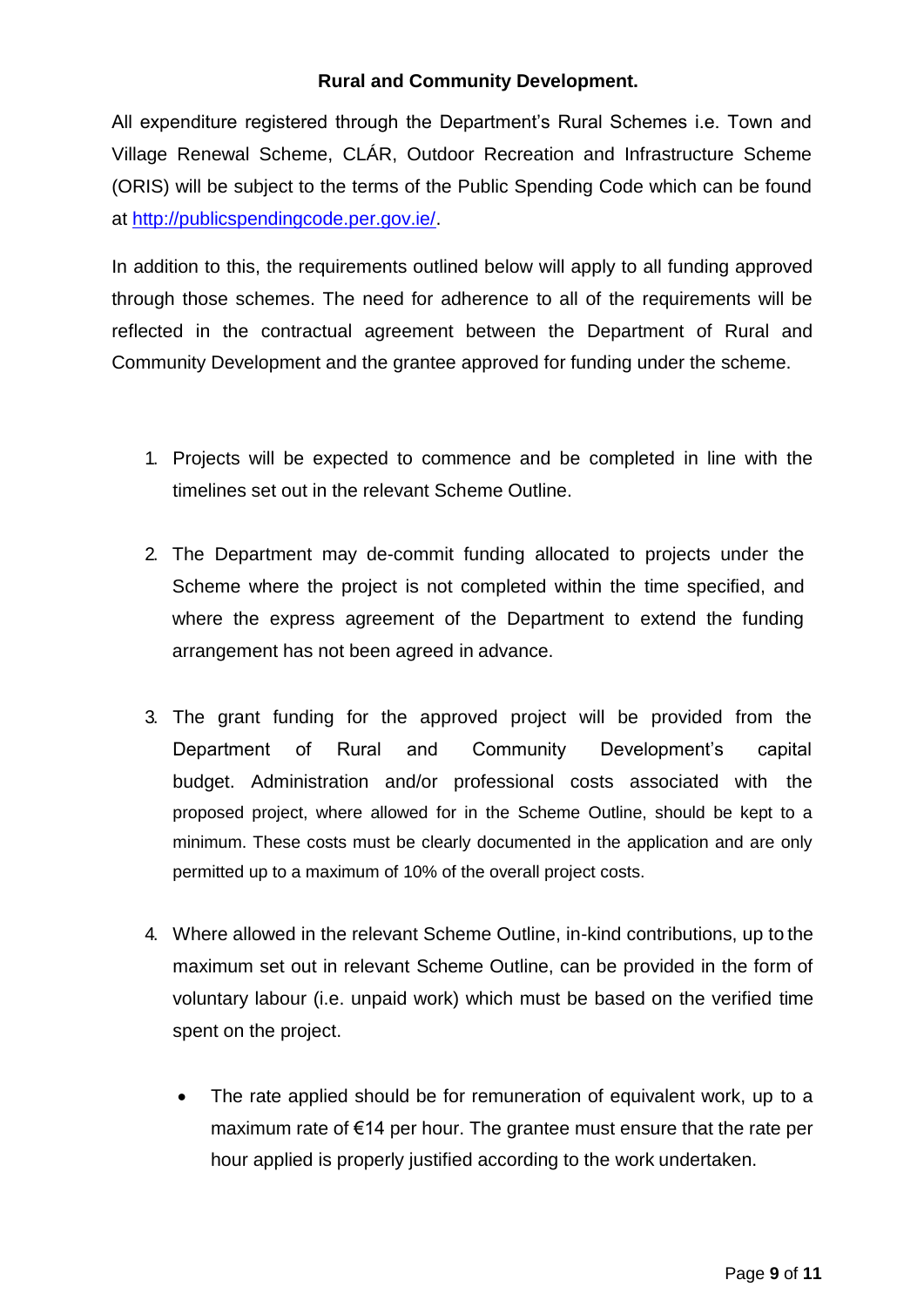- Where Voluntary Labour forms part of a project, the grantee is advised that the requirements of all relevant Health and Safety legislation apply.
- Project administration e.g. attendance at meetings, preparation of grant application form, funding drawdown claims and management costs are not eligible as voluntary labour.
- Labour provided by a participant on an RSS/TUS/other exchequer funded schemes are not eligible for use as an in-kind contribution.
- Voluntary labour must be completed prior to submitting the final drawdown claim to the Council. It may be included in phased payments, provided the work in question has been completed at the time the claim is submitted.
- Details of all voluntary labour claimed must be maintained on a timesheet (1 timesheet per person) which will be provided by the Council. The time sheet will capture the following details;
	- o The name of the person undertaking the work
	- $\circ$  The nature, time, dates of the works, quantity, hours worked and rate per hour,
	- o The signature of the person who provided the in-kind work,
	- o The timesheet must be signed off by the appointed project co-ordinator over the project.
- 5. A cash contribution as set out in the relevant Scheme Outline is required. The grantee will be required to provide confirmation that the cash contribution is in place and retain a record of the source of the cash contribution.
- 6. Projects must be completed in full in order to drawdown the full grant amount. Where it is established that a project has not been completed, the Council may request the applicant to repay any funding received on the project. Any changes to the proposed project must be advised and agreed with the Council in advance of the change being implemented.